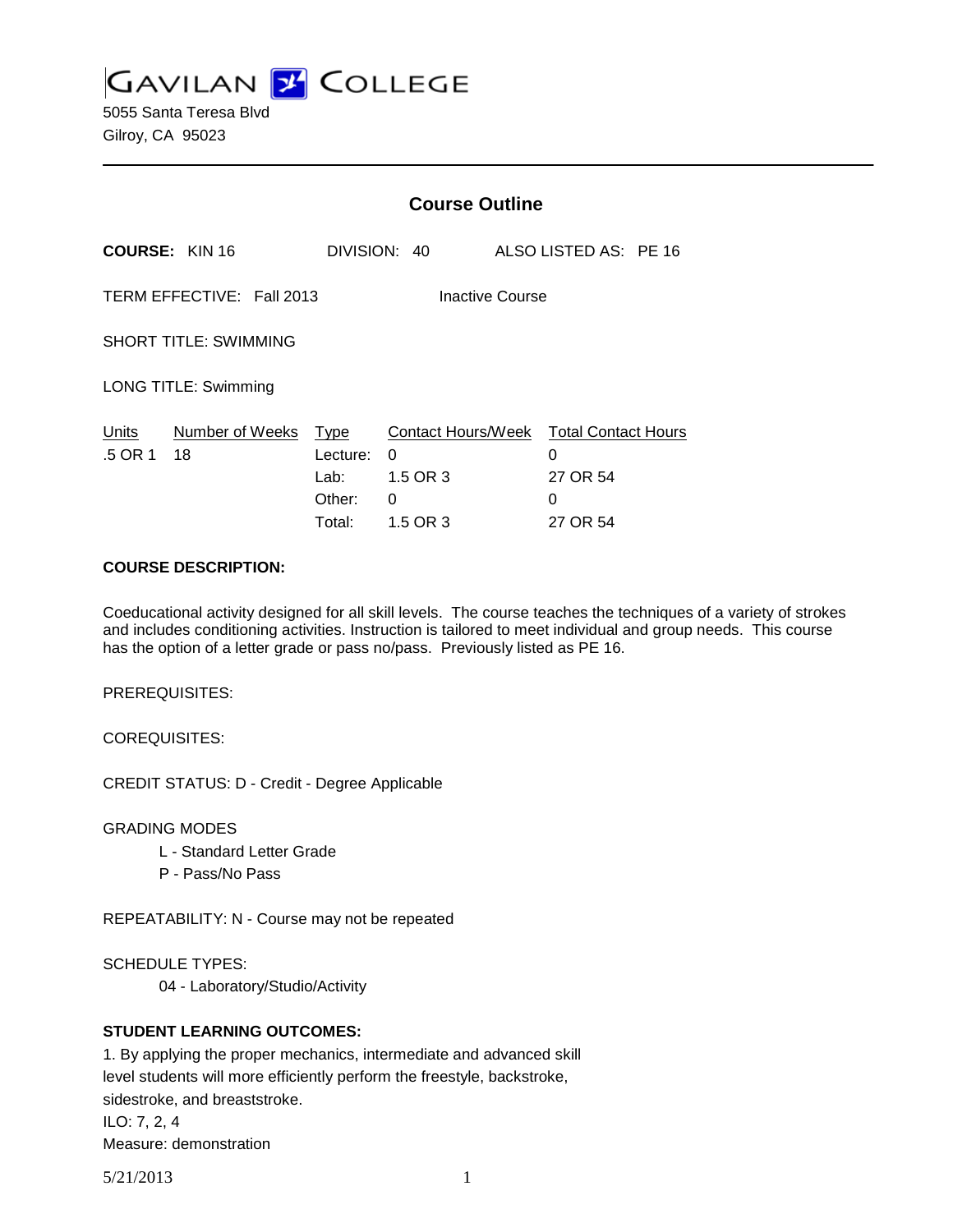2. By applying the proper mechanics, beginning skill level students will perform the freestyle, elementary backstroke, and backstroke. ILO: 7, 2, 4 Measure: demonstration 3. The dolphin kick and flip turn will be utilized in class workouts. ILO: 7, 6, 2, 4 Measure: performance 4. Through the development of swimming skills, the students will recognize and value this physical activity which can be performed throughout life. ILO: 6, 1, 7, 4 Measure: class discussion

### **CONTENT, STUDENT PERFORMANCE OBJECTIVES, OUT-OF-CLASS ASSIGNMENTS**

Inactive Course: 11/26/2012

Students who repeat the class will have the opportunity to learn additional strokes, variations of strokes, and/or improve their technique and conditioning level.

3 - 6 Hours

Class introduction, including course syllabus, grading, and water safety requirements. Pre-testing to determine the skill level of students. Introduce/review freestyle techniques.

SPO: Students will demonstrate their swimming skills. They will list the basic rules of water safety.

6 - 12 Hours

Beginning group will concentrate on floating, rhythmic breathing, and gliding before working on freestyle. Intermediate students will work on the flutter kick, arm pull, and rhythmic breathing. Advanced students will work on their mechanics and practice bi-lateral breathing. Introduce the elementary backstroke to the beginners group. Introduce/review backstroke technique. Stroke will be broken down based on group skill levels. Kick, arm pull, head position, and breathing will be presented.

SPO: The students will demonstrate the various components of the freestyle: flutter kick, arm pull, and breathing. They will perform the freestyle and apply the techniques in class workouts. The correct technique for the elementary backstroke and backstroke, including kick and arm pull, will be demonstrated by the students.

#### 4.5 - 9 Hours

Introduce/review dolphin kick on both stomach and back. Presentation on the flip turn. Information provided on the benefits of swimming as a lifelong activity. Continue working on techniques and strokes presented earlier in the class.

SPO: Students will apply the dolphin kick in conditioning workouts. Each student will attempt a flip turn. They will discuss the lifelong benefits of swimming.

Midterm. This could include a 30 minute swim, 20 freestyle for time,

5/21/2013 2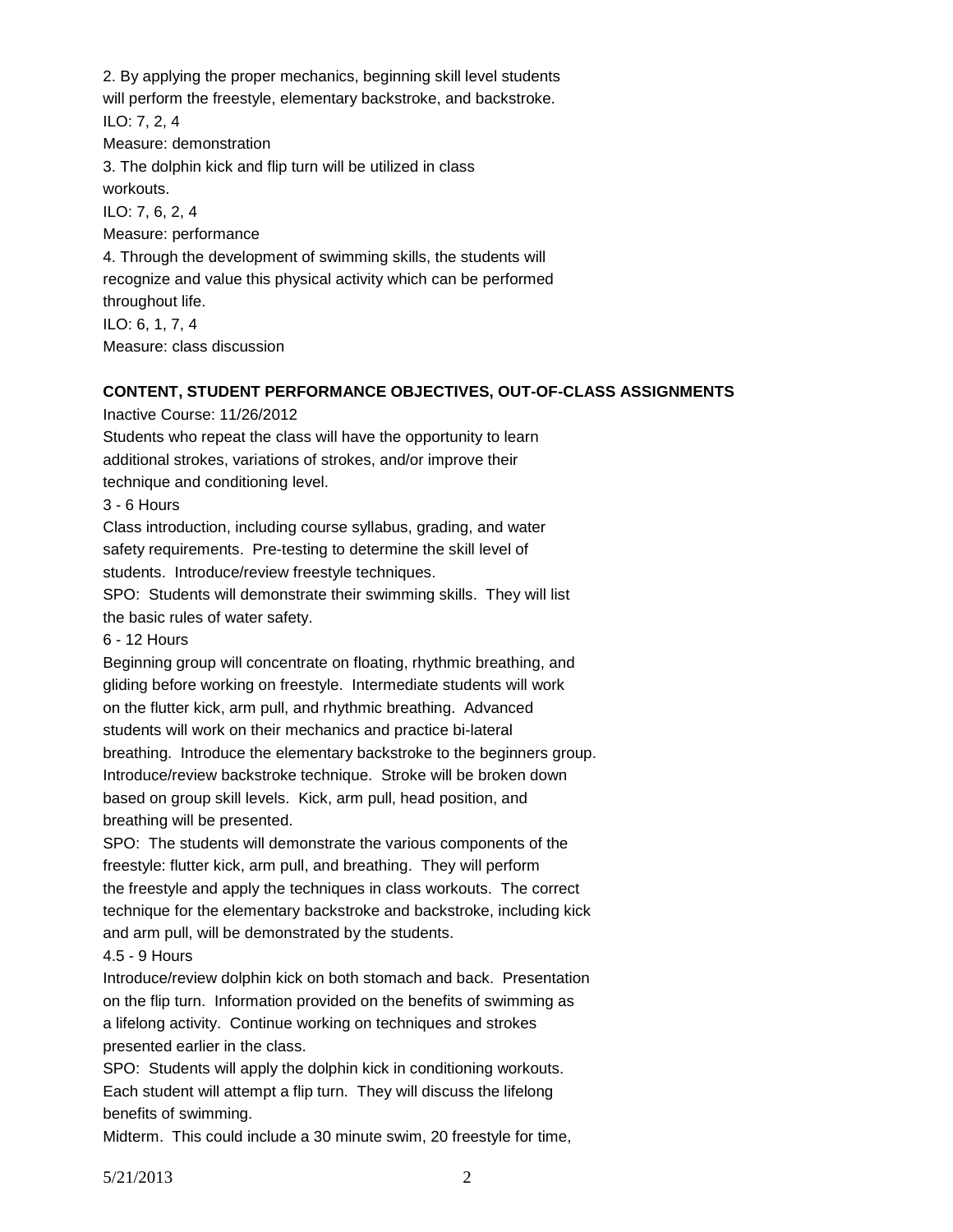or re-testing of skill techniques.

4.5 - 9 Hours

Introduce/review the sidestroke. Beginning students will be introduced to the basics of the sidestroke. Intermediate students will work on the traditional and inverted sidestroke techniques. Advanced students will perform the sidestroke on both their dominant and non-dominant sides as well as work on the overarm sidestroke.

SPO: The sidestroke technique(s) learned by the student will be demonstrated. They will incorporate the sidestroke into workout routines.

## 3 - 6 Hours

Presentation on the breaststroke. The stroke will be broken down based on the student's skill level. The mechanics of the whip kick, frog kick, arm pull, and breathing will be presented. Continue working on techniques and strokes presented earlier.

SPO: The student will explain the difference between the whip kick and the frog kick. The breaststroke, including kick, arm pull, and

breathing will be demonstrated.

3 - 6 Hours

Continue to work on improving all strokes as well as the student's conditioning level.

SPO: Students will incorporate the various strokes learned into a fitness workout. They will attempt to include the flip turn in these workout routines.

1.5 - 3 Hours

Post-testing of skills to indicate improvement and the techniques learned.

SPO: Students will demonstrate their swimming skills.

2 Hours

Final.

Included in content section.

### **METHODS OF INSTRUCTION:**

Demonstration, peer teaching, video

# **METHODS OF EVALUATION:**

This is a degree-applicable course, but substantial writing assignments are NOT appropriate, because the course primarily: Involves skill demonstrations or problem solving The problem-solving assignments required: None The types of skill demonstrations required: Performance exams The types of objective examinations used in the course: None Other category: Class participation is required. The basis for assigning students grades in the course:

5/21/2013 3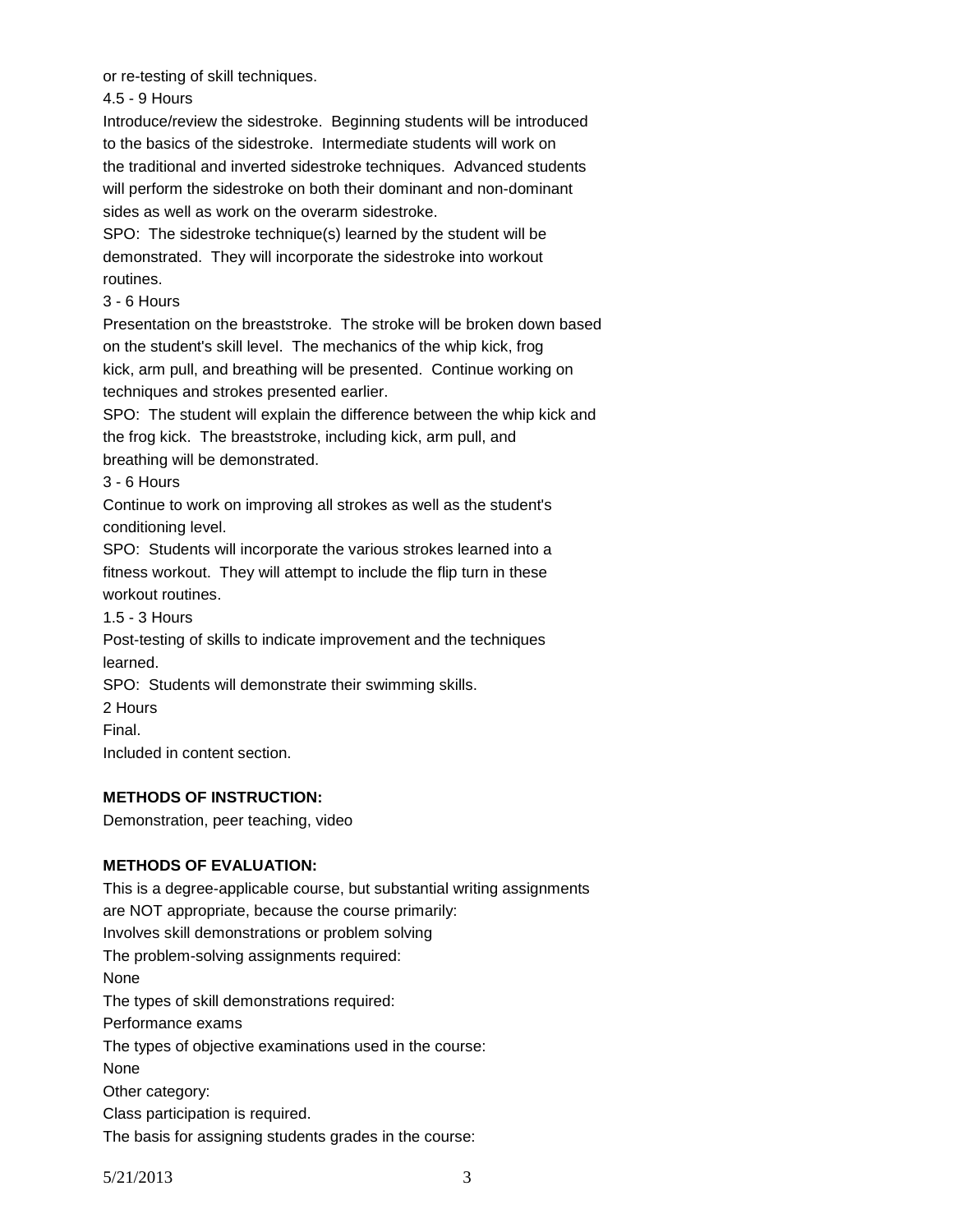Writing assignments: 0% - 0% Problem-solving demonstrations: 0% - 0% Skill demonstrations: 35% - 55% Objective examinations: 0% - 0% Other methods of evaluation: 45% - 65% JUSTIFICATION:

The department is requesting a name change, from the Physical Education and Athletics Department to the Department of Kinesiology and Athletics. The reasons for this action include:

1) A desire to follow suit with the 4-year colleges and universities.

2) A trend in the field. Community colleges are moving in this

direction with Cabrillo College already taking this action. Others such as Sacramento City College, Mission College, and Diablo Valley College are also in the process of changing their name as well. Gavilan College can be a leader in this trend.

3) This more closely describes what our profession is about.

"Kinesiology is the academic discipline concerned with the art and science of human movement."

4) The state academic senate has proposed that Kinesiology and Exercise Science majors be added to the Disciplines List so they have recognized the move in this direction.

5) Over recent years, there have been discussions within the State regarding the need to streamline Physical Education as a discipline. This would help with the negative connotation that is often identified with this discipline. Gavilan College has worked hard to modify our programs to meet State requirements for our major. The name change would be another step in the right direction.

### **REPRESENTATIVE TEXTBOOKS:**

### **ARTICULATION and CERTIFICATE INFORMATION**

Associate Degree: GAV E1, effective 201170 CSU GE: CSU E1, effective 201170 IGETC: CSU TRANSFER: Transferable CSU, effective 201170 UC TRANSFER: Transferable UC, effective 201170

#### **SUPPLEMENTAL DATA:**

Basic Skills: N Classification: A Noncredit Category: Y Cooperative Education: Program Status: 1 Program Applicable

5/21/2013 4